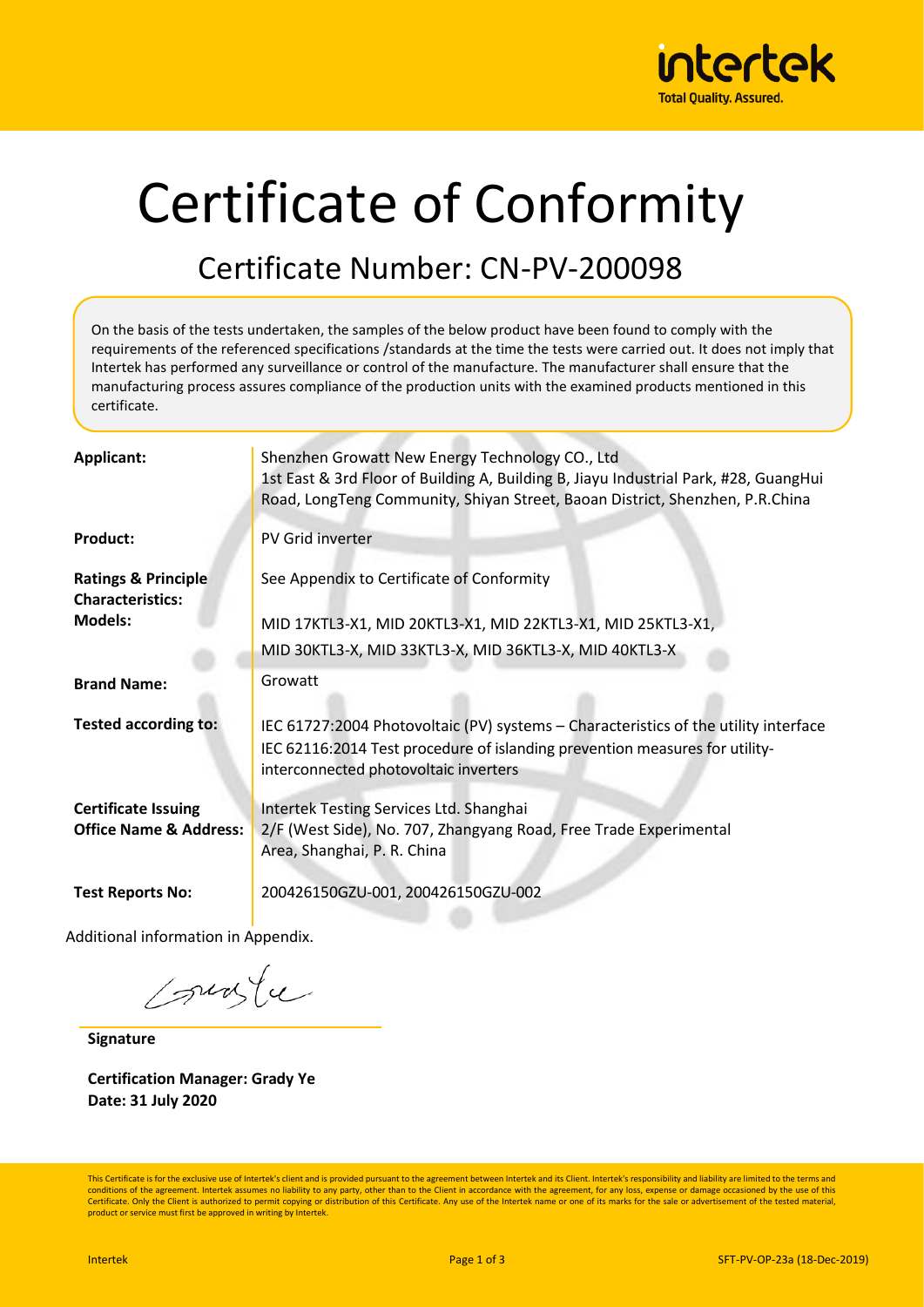

## **APPENDIX: Certificate of Conformity**

**This is an Appendix to Certificate of Conformity Number: CN-PV-200098**

Ratings & Principle Characteristics:

| Model                                   | MID 17KTL3-<br>X1                  | MID 20KTL3-<br>X1 | MID 22KTL3-<br>X1 | <b>MID 25KTL3-</b><br>X1 |
|-----------------------------------------|------------------------------------|-------------------|-------------------|--------------------------|
| Max.PV voltage                          | 1100Vdc                            |                   |                   |                          |
| PV voltage range                        | 200V - 1000Vdc                     |                   |                   |                          |
| Max.input current                       | 26A*3                              |                   |                   |                          |
| PV Isc                                  | 32A*3                              |                   |                   |                          |
| Nominal output<br>voltage               | 3W/N/PE, 230/400Vac                |                   |                   |                          |
| Nominal output<br>Frequency             | 50/60Hz                            |                   |                   |                          |
| Max.output<br>current                   | 28.5A                              | 33.3A             | 36.7A             | 41.9A                    |
| Max.output power                        | 17000W                             | 20000W            | 22000W            | 25000W                   |
| Max.apparent<br>power                   | 18800VA                            | 22000VA           | 24200VA           | 27700VA                  |
| Power factor range                      | $0.8$ Leading $-0.8$ lagging       |                   |                   |                          |
| Safety level                            | Class I                            |                   |                   |                          |
| Ingress Protection                      | IP 66                              |                   |                   |                          |
| <b>Operation Ambient</b><br>Temperature | $-25^{\circ}$ C - +60 $^{\circ}$ C |                   |                   |                          |
| <b>Software Version</b>                 | DM1.0                              |                   |                   |                          |

This Certificate is for the exclusive use of Intertek's client and is provided pursuant to the agreement between Intertek and its Client. Intertek's responsibility and liability are limited to the terms and<br>conditions of t Certificate. Only the Client is authorized to permit copying or distribution of this Certificate. Any use of the Intertek name or one of its marks for the sale or advertisement of the tested material,<br>product or service mu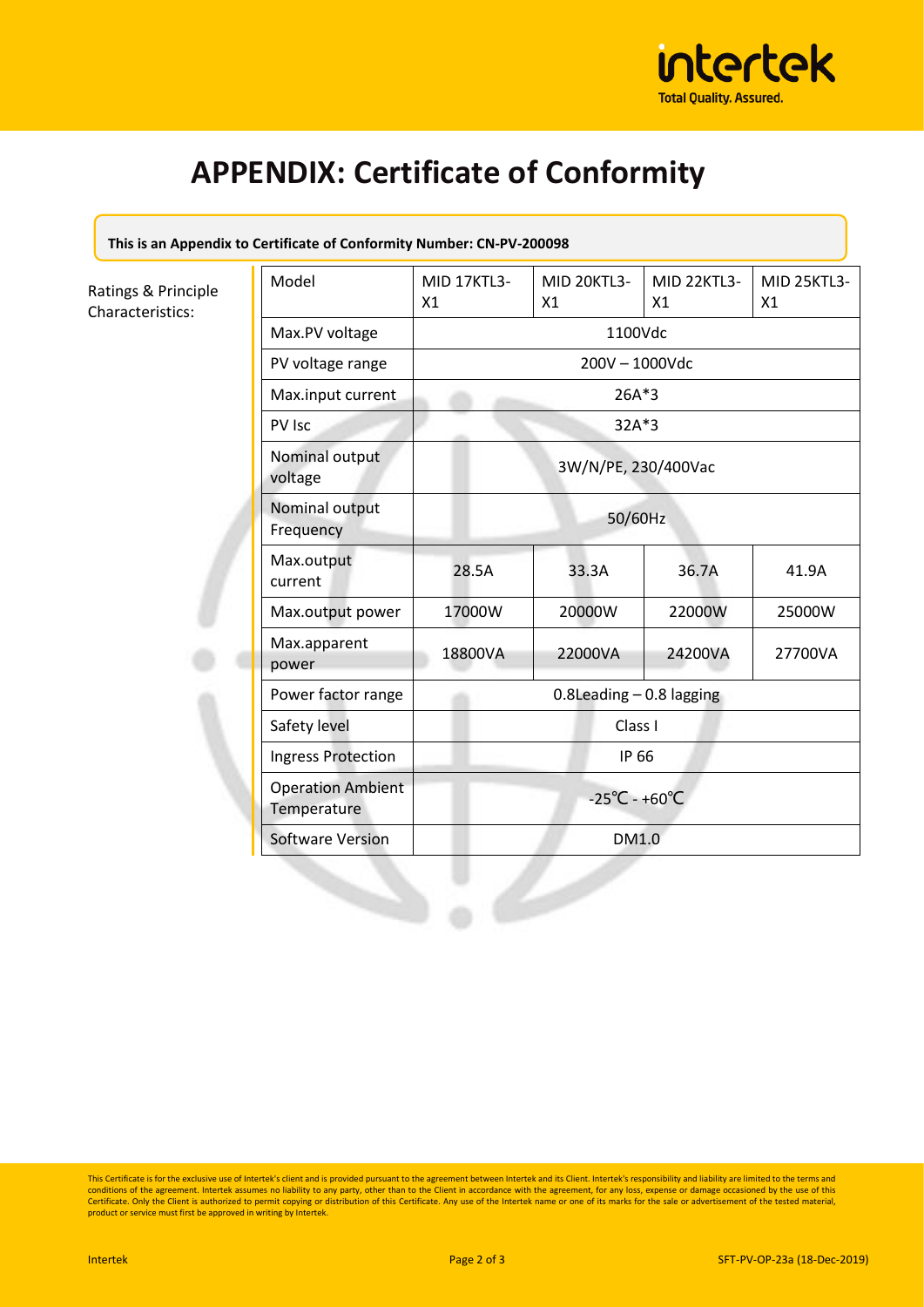

## **APPENDIX: Certificate of Conformity**

**This is an Appendix to Certificate of Conformity Number: CN-PV-200098**

Ratings & Principle Characteristics:

| Model                                   | MID 30KTL3-<br>Χ                   | <b>MID 33KTL3-</b><br>X | <b>MID 36KTL3-</b><br>X | MID 40KTL3-<br>X |
|-----------------------------------------|------------------------------------|-------------------------|-------------------------|------------------|
| Max.PV voltage                          | 1100Vdc                            |                         |                         |                  |
| PV voltage range                        | 200V - 1000Vdc                     |                         |                         |                  |
| Max.input current                       | 26A*3                              |                         | $26A*4$                 |                  |
| PV Isc                                  | 32A*3                              |                         | 32A*4                   |                  |
| Nominal output<br>voltage               | 3W/N/PE 230/400Vac                 |                         |                         |                  |
| Nominal output<br>Frequency             | 50/60Hz                            |                         |                         |                  |
| Max.output<br>current                   | 50.5A                              | 55.5A                   | 60.0A                   | 66.6A            |
| Max.output power                        | 30000W                             | 33000W                  | 36000W                  | 40000W           |
| Max.apparent<br>power                   | 33300VA                            | 36600VA                 | 39600VA                 | 44000VA          |
| Power factor range                      | $0.8$ Leading $-0.8$ lagging       |                         |                         |                  |
| Safety level                            | Class I                            |                         |                         |                  |
| <b>Ingress Protection</b>               | IP 66                              |                         |                         |                  |
| <b>Operation Ambient</b><br>Temperature | $-25^{\circ}$ C - +60 $^{\circ}$ C |                         |                         |                  |
| Software version                        | DM1.0                              |                         |                         |                  |

This Certificate is for the exclusive use of Intertek's client and is provided pursuant to the agreement between Intertek and its Client. Intertek's responsibility and liability are limited to the terms and<br>conditions of t Certificate. Only the Client is authorized to permit copying or distribution of this Certificate. Any use of the Intertek name or one of its marks for the sale or advertisement of the tested material,<br>product or service mu